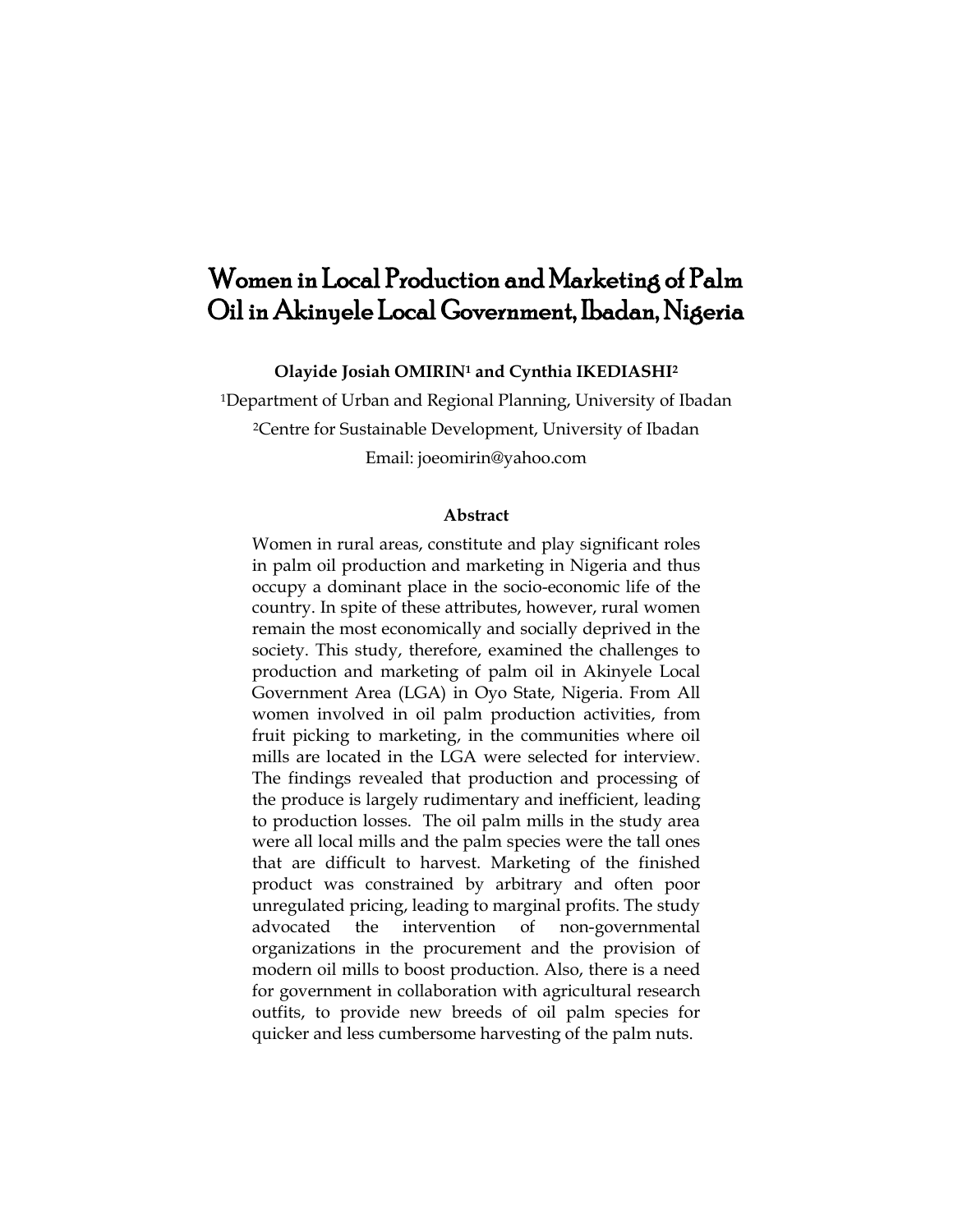# **Keywords:** Oil palm marketing, Rural women, Oil palm improved species, Modern oil mill, Household income.

## **Introduction**

The oil palm is one of the most important food security crops in Nigeria. It has a number of by-products such as palm-oil, palm kernel oil, palm wine, palm kernel cake and brooms for sweeping. Palm oil, its main by-product**,** remains the principal source of much of the edible oil consumed in Nigeria and the rest of the West African region (Akangbe, Adesiji, Fakayode & Aderibigbe, 2011). In Nigeria, the oil palm tree grows along the coastal belt up to about 150 kilometres inland and along the Niger/Benue trough which is about 450 kilometres from the coastal line. It features regularly in the natural vegetation of the lowland humid to sub-humid areas in a belt that covers almost 24 million hectares. The palm-oil producing states in Nigeria include: Cross River, Akwa-Ibom, Abia, Imo, Rivers, Anambra, Enugu, Ondo, Ogun, Delta, Edo, Oyo and Ekiti.

Palm oil is an extractive from the mesocarp of the fruits of the oil palm tree (*Elaeis guineensis Jacq)*. Palm oil possesses several characteristics which are important in determining its incorporation into food products. Such characteristics include: high solid glyceride content, giving the required consistency without hydrogenation; high resistance to oxidation; and long shelf life. (Nwodo, 2012). Palm oil when extracted is naturally reddish in colour because of its high beta-carotene content, a precursor of Vitamin A. It can be used both for edibles as cooking oil (cooking and frying in various traditional dishes), or margarine and ice cream, and for non-edible products such as soap, the production of emulsifiers, in food processing and pharmaceutical industries, and the production of toiletries and paints, among others.

Owing to its multifarious uses, palm oil has played a major role in the employment of labour since pre-colonial times because of its manual process of production (Agbamu, 2016). Till date, the mode of production still remains mostly traditional locally in Nigeria and the production processes are gender dominated. Ekinne, Onu & Unaeze (2006) noted that women are generally more involved in the processing, storage and marketing of locally-produced palm oil. From the rural to the urban centres, women were found to be very skillful and better traders in the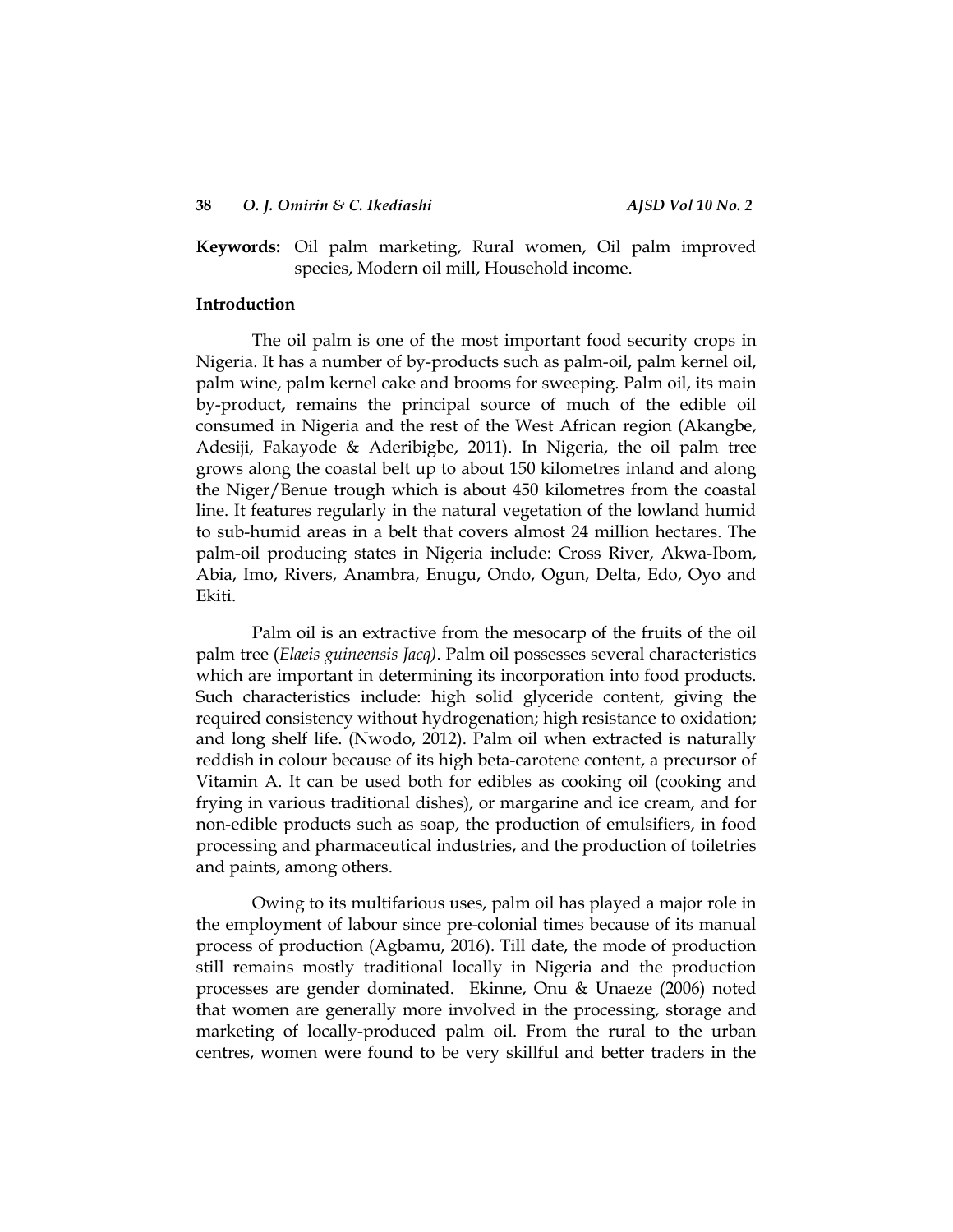palm-oil business (Omirin and Okpara, 2018). For example, the marketing of palm oil has provided rural women with the opportunity to come out of the poverty shell with a psychological feeling of financial selfautonomy that reduces dependence on husbands or male relatives (Nwosu and Okon, 2013). Nonetheless, as noted by Ibekwe (2008), with the tripartite burden of child bearing, domestic chores, and agricultural activities, women are sandwiched between several constraints in the production and marketing of palm oil for sustainable financial independence.

Essentially, women in rural areas in Nigeria actively participate in many agricultural activities. Okolo (2015) stated that women contribute about 30% of the overall workforce in the agricultural production sector, about 70% of food production for household consumption, 90% of the basic processing of foodstuff, 80% of food storage and transport and 60% of harvesting and marketing of agricultural products. The incursion into the oil palm business in the south western part of Nigeria started with the farm settlements programme of the then Western Region government of the 1950s. Today, most of the oil palm trees in the region are the old and traditional species that are very tall and not easily accessible and can only be harvested by virile men, most of whom have found their way to adjoining cities. The rural communities are thus depleted, to the extent that the older generation of men are no longer capable of harvesting the ripe palm nuts during the productive seasons. Equally the manual and rudimentary production processes employed are fraught with labour intensity, inefficient yield and production losses. This study, therefore, focused on local production and marketing of palm oil by rural women in Akinyele Local Government Area of Oyo State, Nigeria and the many endemic challenges they face.

#### **Related Literature**

In 2016, the global production of palm oil was established at 62.6 million tonnes, 2.7 million tonnes more than in 2015. The production value was estimated at 39.3 billion dollars, a 2.4 billion dollar increase above the 2015 production figure. According to FAO forecasts, by 2020, the global demand for palm oil would be double these figures and triple by the year 2050 (Prokurat, 2013). Ayodele (2011) asserted that as at 2011, Nigeria was the third largest producer with approximately 2.3 million hectares of cultivation. Until 1934, Nigeria was the world's largest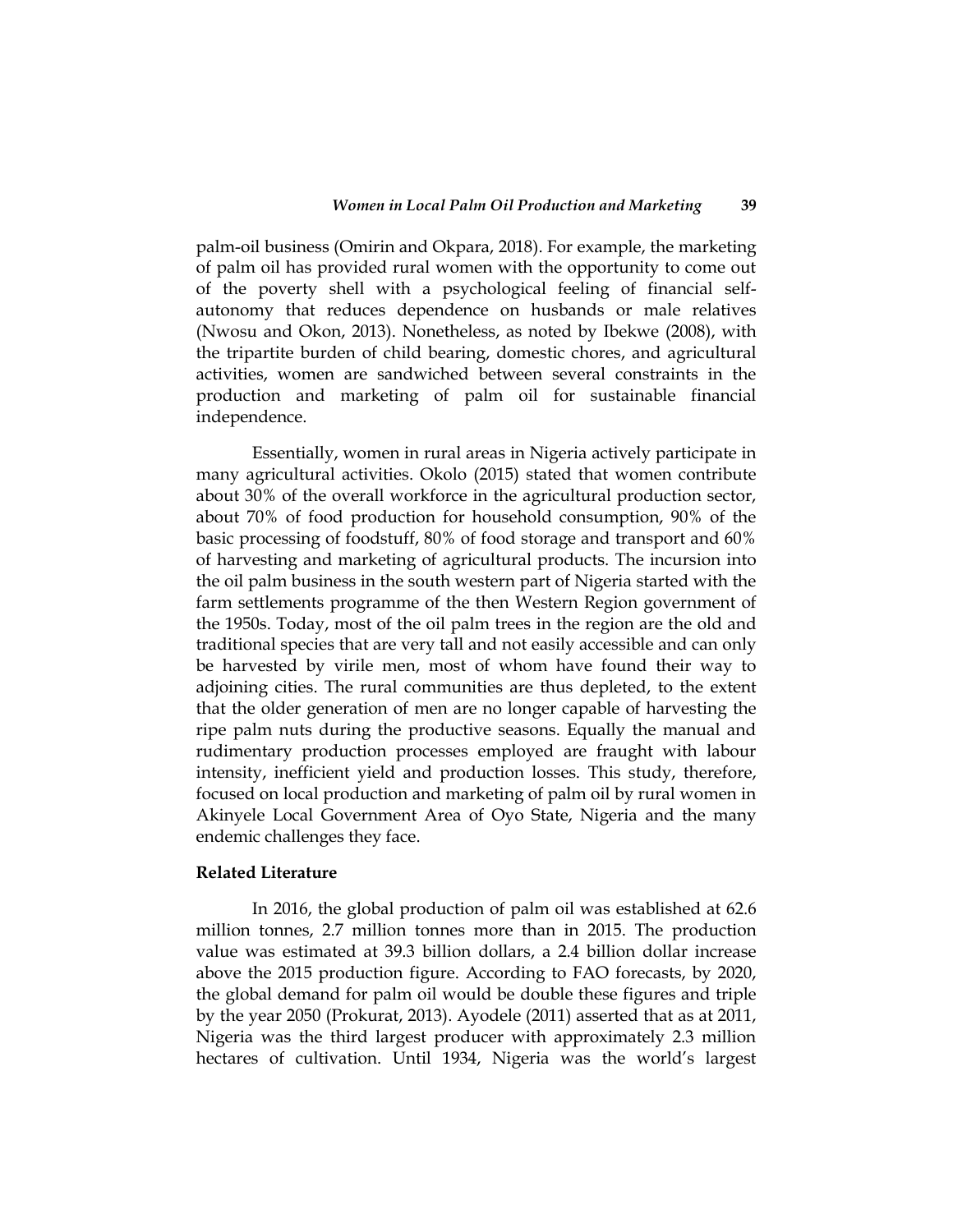producer, with both small- and large-scale producers participating in the industry. Ekenta, Ajala, Akinola and Oseni (2017) noted that the most important product of the oil palm is the palm fruit, which is processed to obtain three products of commercial importance. These are palm oil, palm kernel oil and palm kernel cake.

Falola (2018) asserted that from pre-colonial times to the early 21st century, the role and status of women in Nigeria have continually evolved. Division of labour was along gender lines and women controlled such occupations as food processing, mat weaving, pottery artifacts and cooking. Moreover, land was communally owned and although men were the head of the household in a matrilineal system, women had access to land through their husbands or parents.

Rural women hold a dominant position in the socio-economic life in Nigerian. According to Ekong (2003), the Nigerian rural economy and its urban food security are largely sustained by rural women. In spite of these attributes, rural women have remained the most economically and socially deprived in the society. Rural women not only make up a disproportionate number of rural poor which accounts for about 40 per cent of the Nigerian population, they are more vulnerable than their male counterparts in terms of menial job opportunities (Nnadozie and Ibe, 2000; Ani, 2004). The situation is further compounded by the poor economic outlook of rural areas, which consistently triggers rural-urban migration of the youth in search of elusive jobs in the urban centres. Thus, in contemporary Nigeria, in general, women have also assumed the role of family economic providers, a role which was traditionally an exclusive preserve of the men. Omirin and Okpara (2018) averred that women were bearing the burden of farming duties and household tasks, while also maintaining responsibility over family nutrition, food security and child care.

Agricultural activities are central for sustaining the family's livelihood, especially by women in the rural areas. One of such agricultural activities is palm oil production. In most cases, the men do the harvesting, however, picking, transportation and selling of the finished product has always been the traditional duty of the women. Traditional palm oil production is a physically strenuous process (Carrere, 2013, Brown and Offor, 2017). The volume of palm oil produced may be meagre owing to the production technology adopted but, in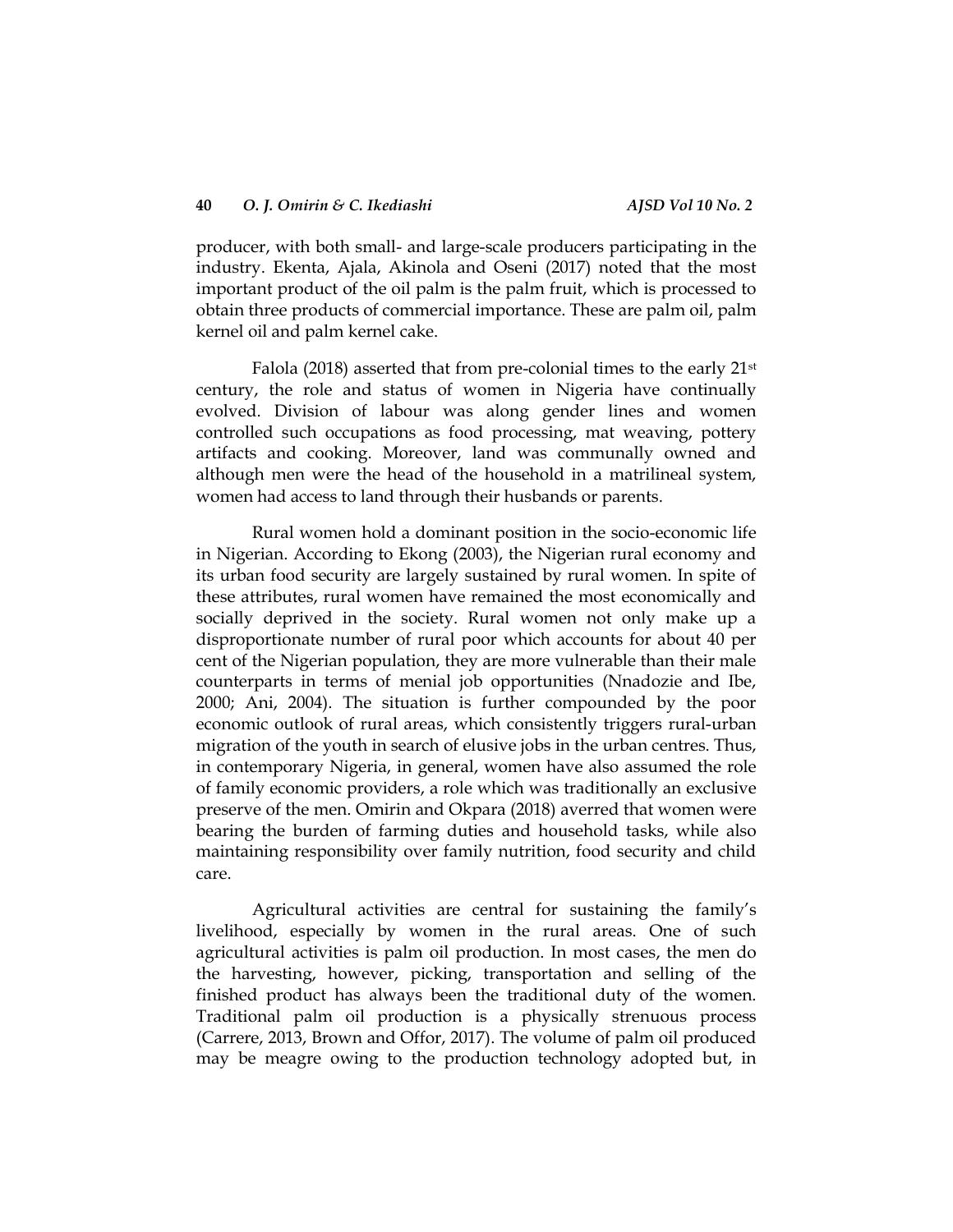many instances, the income generated from the activity represents an important source of revenue for village women.

However the income accruing from palm oil production is not sustainable owing to a number of challenges the women experience during the production process. Brown and Offor (2017) traced the challenges faced by women in the production and marketing of palm oil in Nigeria to the patriarchal nature of traditional society. The norms of patriarchy define men as leaders and women as dependents. This fact, according to Agbo (2009), weakens the effort of women in the promotion of local industry. In addition, women's occupation in domestic chores on the home front limits their capability to venture into other economic activities to supplement household income. Corroborating this view, Nwosu and Okon (2013) noted that rural women in Nigeria have remained the most economically and socially deprived in the society and suffer general neglect in the area of development efforts.

Also, Ekine and Onu (2008) identified inadequate credit facilities and funding as major constraints to palm oil production investors, especially for the establishment of processing mills. Orji (2006) also noted that mechanized palm-oil mills are capital intensive and this may be the main reason why very few mechanized palm-oil mills exist in Nigeria. On the other hand, the traditional methods of palm-oil production are inefficient and tedious and do not suit the physique of women.

## **The Setting and Methodology**

Akinyele Local Government is one of 774 local governments created in 1976 in Nigeria and one of the 11 that make up Ibadan region. It occupies a land area of 464,892 square kilometres with a population density of 516 per square kilometre. The total population of Akinyele Local Government Area, according to the 2006 census is 211,811. The population, when projected at the rate of 3.2 percent growth rate becomes 368,042 in 2018. The Yoruba, who are the main ethnic group of the local government, believe in strong kinship ties as a means of holding the community together. The main occupation of the people is farming, with the production of food and cash crops such as maize, cassava, vegetables, cocoa and predominantly traditional palm-oil production. The study area has a vast array of rural communities each with a sizeable collection of palm trees thriving naturally.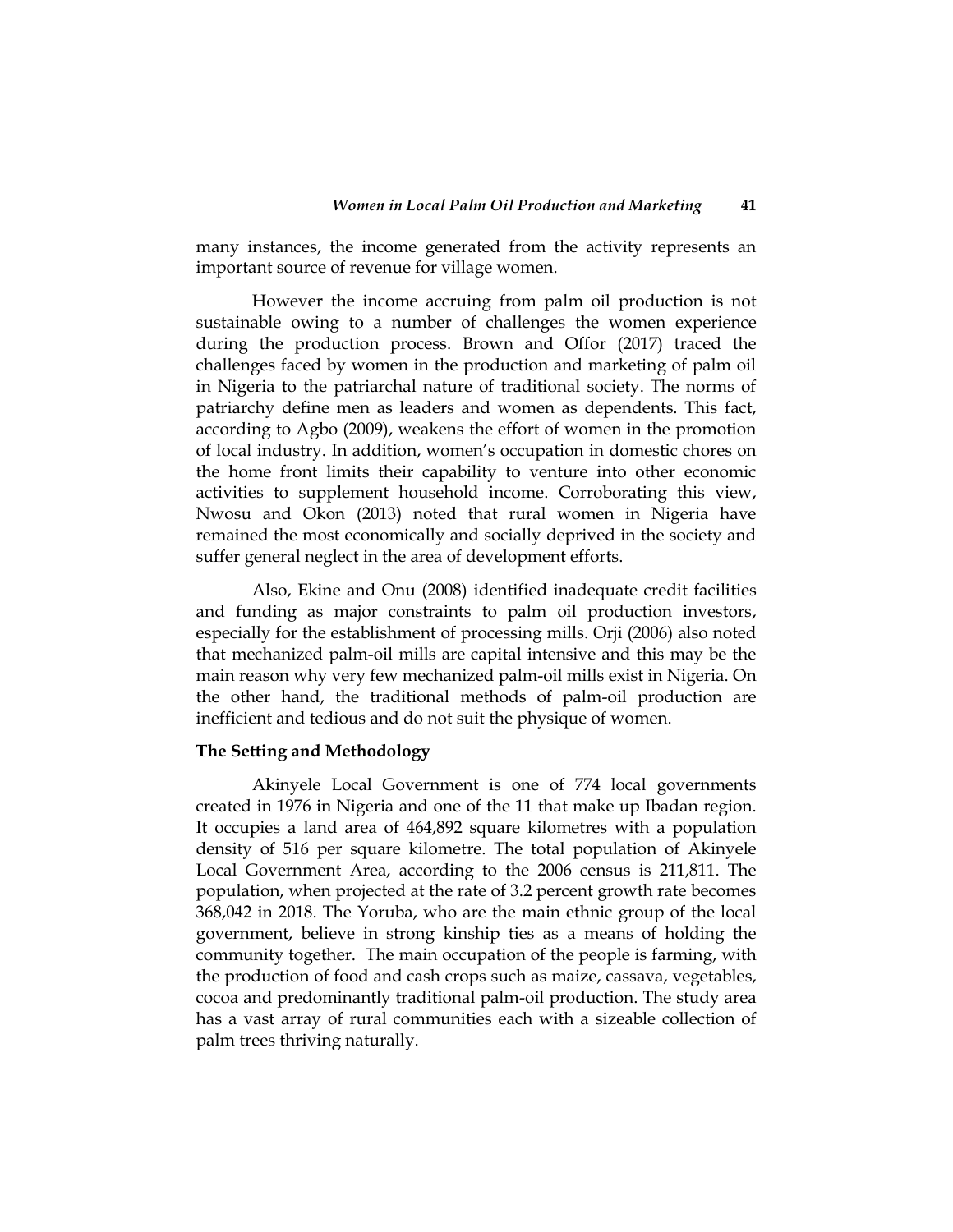

**Figure 1: The study area** *Source:* Department of Geography, University of Ibadan.

This study is based on the survey research design. Data for the study were collected using a questionnaire, direct interviews and observation. From the sample frame of twelve (12) wards, that constitute Akinyele LGA, a purposive-cum-quota sampling technique was adopted to select the communities in the wards where a palm-oil mill and oil production activities were located. The oil mills were located in Babasango, Sagbe, Ajibode, and Akingbola. From these locations, all women (167) that were involved in oil palm production activities, from fruit picking to transportation to marketing, were selected for interviews, as shown in Table 1.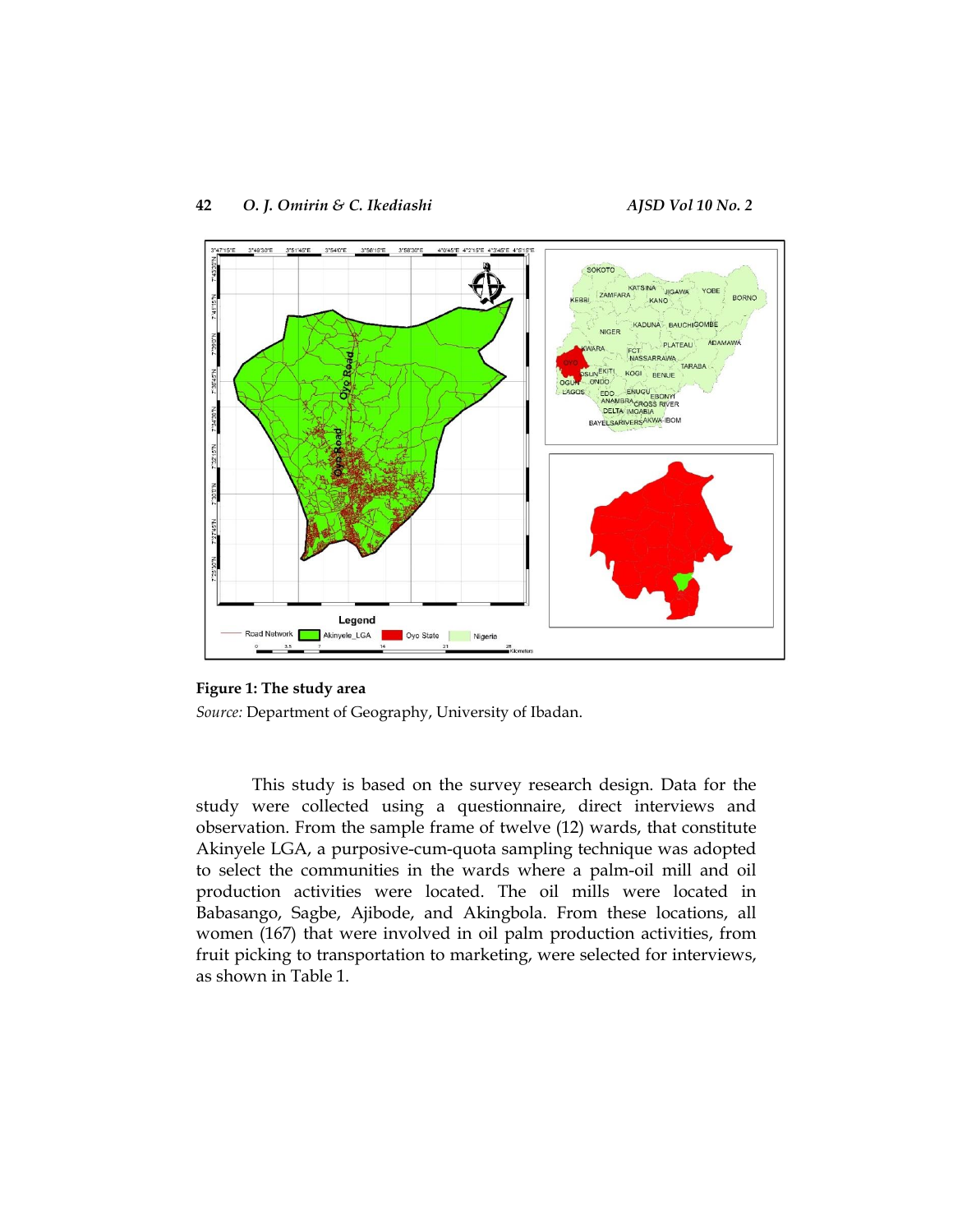#### **Table 1: Sample size distribution**

| Community/Village | Respondents |
|-------------------|-------------|
| Babasango         | 8           |
| Sagbe             | 51          |
| Ajibode           | 92          |
| Akingbola         | 16          |
| Total             | 167         |

#### **Findings and Discussion**

#### **Socio-economic profile of respondents**

This section examines the socio-economic characteristics of respondents and the major factors that define the role of women in the local production and marketing of palm oil in the Akinyele communities. The age distribution of the respondents shows that the majority of the respondents (50.3%) were above 50 years (see Table 2). Similarly, most of the respondents (58.1%) were residents of the communities selected. Also 44.3% of the respondents were married and 42.5% were single. It is important to note that the singles were only involved in oil palm production at the point of marketing the product and more often than not, they were children and relatives of the primary palm oil producers.

In terms of household size for the women, 47.9% had a minimum of seven household members. For other economic activities to supplement the income from palm oil production, 38.3% were engaged in farming, 57.3% were traders, and 14.4% were involved in produce processing and other menial household occupations. As observed by Omirin and Okpara (2018), the profile of the respondents reflects the social and rural settings of this study. The reason for the involvement of women in other economic activities was attributed to the seasonality of palm oil production. This corroborates the work of Okolo (2015) who noted that in most parts of the country, palm oil production is mostly done twice annually.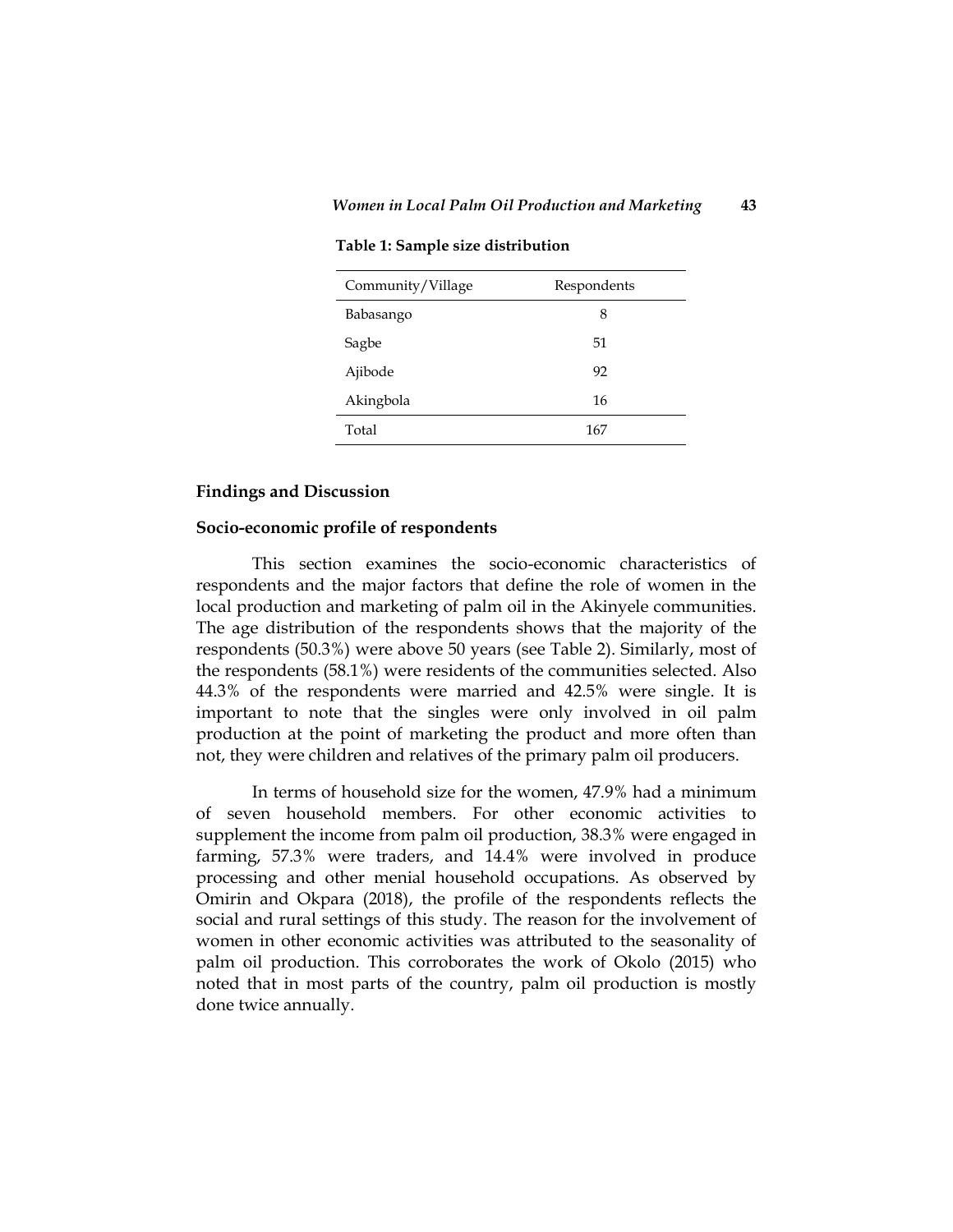### **44** *O. J. Omirin & C. Ikediashi AJSD Vol 10 No. 2*

|                       | Ajibode      | Akingbola   | Babasango   | Sagbe         | Total        |  |
|-----------------------|--------------|-------------|-------------|---------------|--------------|--|
| Age (Yrs)             |              |             |             |               |              |  |
| 20-30                 | 7(7.6%)      | $1(6.2\%)$  | $1(12.5\%)$ | $2(3.9\%)$    | 11 $(6.6\%)$ |  |
| 30-40                 | 31 (33.7%)   | 5(31.3%)    | $2(25.0\%)$ | 17 (33.3%)    | 55 (32.9%)   |  |
| 40-50                 | 7(7.6%)      | $2(12.5\%)$ | $2(25.0\%)$ | 6(11.8%)      | 17 (10.2%)   |  |
| Above 50              | 47 (51.1%)   | $8(50\%)$   | 3(37.5%)    | 26 (51.0%)    | 84 (50.3%)   |  |
| Marital status        |              |             |             |               |              |  |
| Married               | 39 (42.4&)   | $8(50.0\%)$ | 5(62.5%)    | $22(43.1\%)$  | 74 (44.3%)   |  |
| Single                | 39 (42.4%)   | 6(37.5%)    | 3(37.5%)    | 23 $(45.1\%)$ | 71 (50.0%)   |  |
| Widowed               | 14 (15.2%)   | $2(12.5\%)$ | $0(00.0\%)$ | 6(11.8%)      | 22 (13.2%)   |  |
| <b>Household Size</b> |              |             |             |               |              |  |
| $4 - 6$               | 45 (48.9 %)  | 10 (75.0%)  | $6(75.0\%)$ | 26 (50.9%)    | 87 (52.1%)   |  |
| $7 - 9$               | 47 (41.1%)   | $6(25.0\%)$ | $2(25.0\%)$ | 25 (49.1%)    | 80 (47.9%)   |  |
| Occupation            |              |             |             |               |              |  |
| Farming               | 31 (31.7%)   | $8(50.0\%)$ | $4(50.0\%)$ | 21 (41.2%)    | 64 (38.3%)   |  |
| Trading               | 42 (45.7%)   | $8(50.0\%)$ | $4(50.0\%)$ | 25 (49.0%)    | 79 (47.3%)   |  |
| Produce processing    | 19 (20.0%)   | $0(0.0\%)$  | $0(0.0\%)$  | $5(9.8\%)$    | 24 (14.4%)   |  |
| Monthly Income (N)    |              |             |             |               |              |  |
| Below 20,000          | 78 (84.8%)   | 14 (87.5%)  | 5(62.5%)    | 38 (74.6%)    | 135 (80.8%)  |  |
| 20,001-30,000         | $10(10.8\%)$ | $2(12.5\%)$ | $2(25.0\%)$ | 9(17.6%)      | 23 (13.8%)   |  |
| Above-30,000          | $4(4.4\%)$   | $0(0.0\%)$  | $1(12.5\%)$ | 4(7.8%)       | $9(5.4\%)$   |  |

**Table 2: Socio-economic profile of respondents**

Palm oil production and marketing by the rural women in the study area was found to contribute significantly to total household income of the respondents. The seasonal nature of the activity peaks around the production period of October to April annually. For most of the women sampled, palm oil production increases the overall income of 8.0% of respondents by as much as 250% during the production months. The benchmark of about N20,000 monthly income moved to about ₦30,000 averagely during the production months (table 2). This is an indication that with improved new species of palm seedlings, production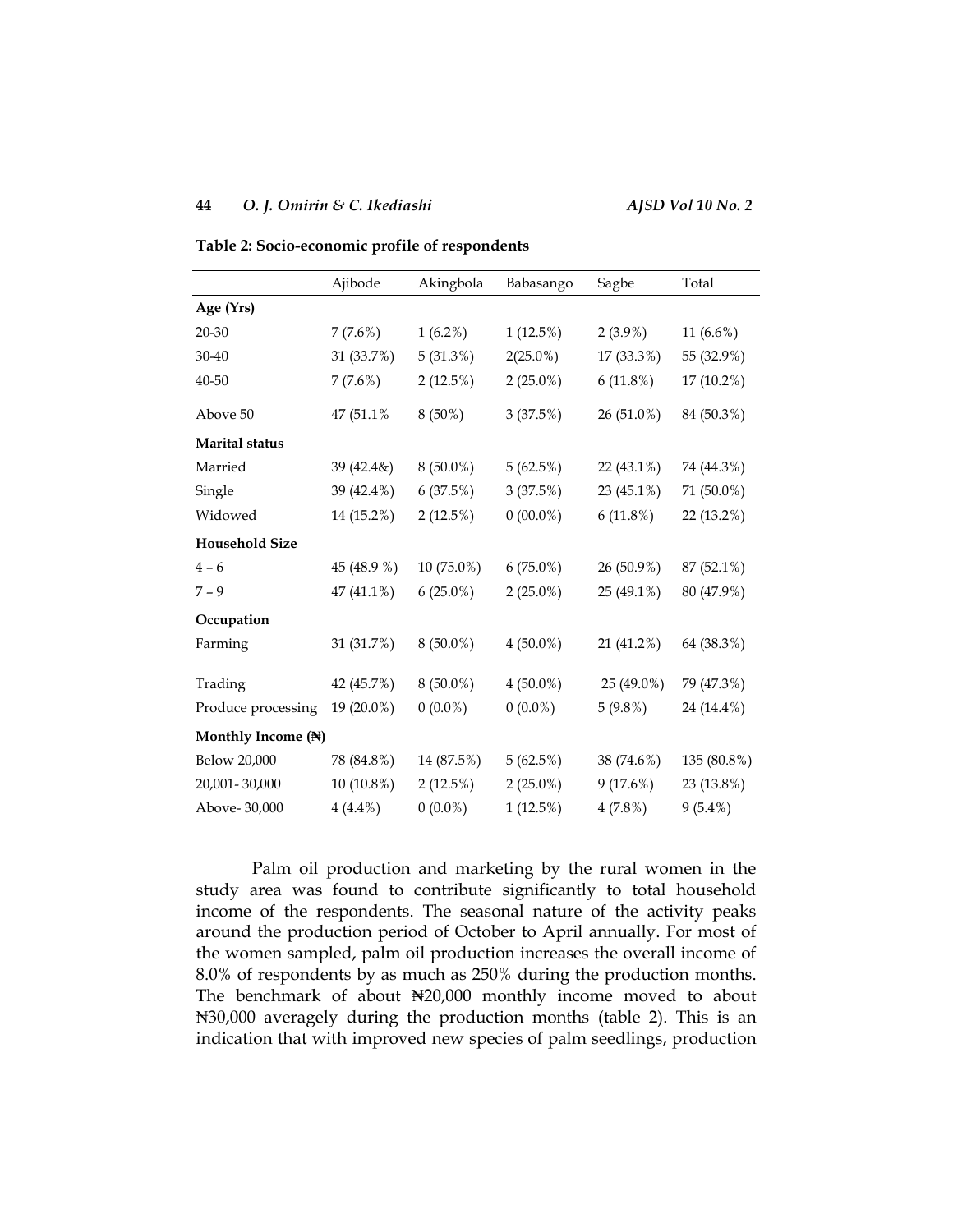can be done in a seamless manner throughout the year, thus raising the overall income of the women (Nwosu and Okon, 2013).

# **Reasons why rural women engage in palm oil production and marketing**

The distribution of respondents according to reasons for engaging in palm oil production and marketing is presented in table 3. The first reason which is a result of the demand-pull factor, is the generation of additional income for household expenditure by women, as most of them have large family sizes and great financial needs. Other reasons which include economic empowerment (11%) reduction of poverty, (10%) food security (8%) and seasonal vocation (7%) are apparently subsets of the main reason, which is all about generating additional income (55.1%).

| Possible Reasons                              | Ajibode | Akingbala    | Babasango      | Sagbe | Total %   |
|-----------------------------------------------|---------|--------------|----------------|-------|-----------|
| Generation of additional income               | 52      | 10           | 4              | 26    | 92(55.1)  |
| Economic empowerment &<br>survival strategies | 12      | 3            | 2              | 1     | 18(0.11)  |
| Reduction of poverty                          | 4       | 1            | $\theta$       | 12    | 17(0.10)  |
| Generate fund for other farm<br>investments   | 8       | $\mathbf{1}$ | $\theta$       | 5     | 14 (0.08) |
| Assurance of household food<br>security       | 6       | 1            | $\overline{2}$ | 5     | 14 (0.08) |
| Seasonal vocation                             | 10      | $\Omega$     | $\theta$       | 2     | 12(0.07)  |

**Table 3: Reasons for rural women engagement in palm-oil production and marketing**

The need for rural women to improve their social class from housewives to enterprising and financially buoyant women is a contemporary trend. In most traditional settings, the role of women is changing from mere housewives to equal partners in the economic sustainability of the household. As opined by Varley (1996) and Worku and Woldetsadik (2013), women have taken responsibility as breadwinners and household financial enablers to supplement the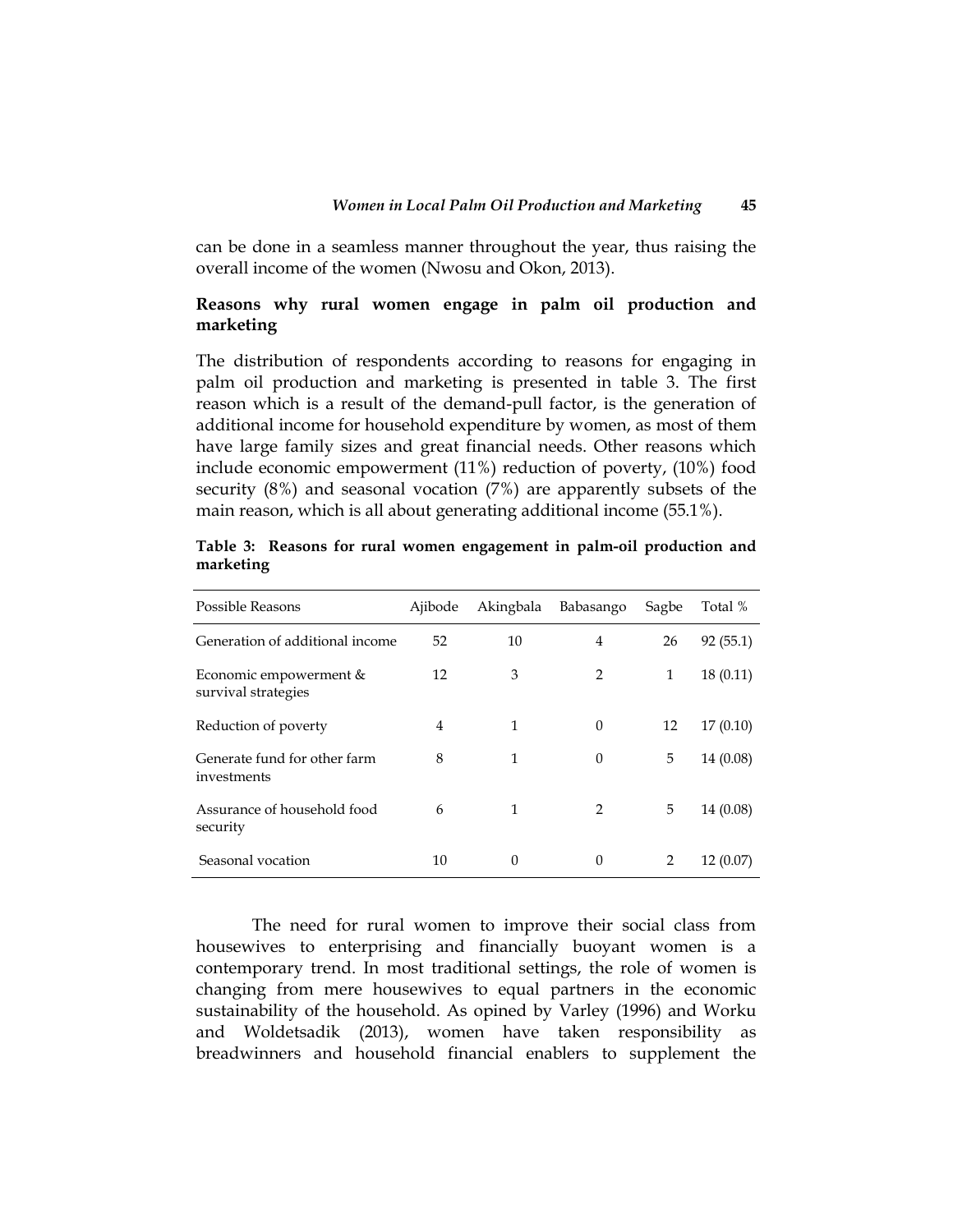dwindling financial capacity of the men as a result of unemployment, under-employment and limited livelihood options in developing countries.

# **Palm-oil marketing strategies**

Table 4 reflects the various strategies used in palm oil marketing by women as revealed by the respondents from the four locations of this study. The results show that sales to wholesale traders with transactions mostly during community periodic market days ranks very high as the marketing strategy for processed palm oil. The itinerant hawking of the commodity by the respondents is usually undertaken by retailers. Some respondents, however, adopt bulk sales to local industrialists or wholesalers. For this type of sales arrangement, as deduced from the interviews conducted, the would-be-buyers pay some money upfront to have the option of first refuser whenever the palm oil is produced. In this type of arrangement, the price for the final product is set before the production. If there is a price fluctuation, the agreed price is binding on both parties. The women use the money paid upfront to augment the family's income, especially during the off-season of palm oil production.

| Techniques for Palm-Oil Marketing                | Respondents $(N=167)$ | Percent |
|--------------------------------------------------|-----------------------|---------|
| Processed oil taken to periodic or daily markets | 134                   | 80.2    |
| Display of palm oil by roadside                  | 24                    | 14.4    |
| Direct sales to wholesale traders                | 130                   | 77.8    |
| Itinerant hawking from community to community    | 124                   | 74.3    |
| Direct sales to retailers at the oil mill        | 127                   | 76.0    |
| Direct purchase by buyers                        | 122                   | 73.1    |
| Bulk purchase by industries                      | 98                    | 58.7    |
| Sales retention till off-session                 | 86                    | 51.5    |

#### **Table 4: Techniques used in palm-oil marketing**

### **Constraints to palm-oil production and marketing**

The result in Table 5 shows that one of the major constraints to palm oil production identified by the respondents was poor access for women to credit finance to adopt new technologies needed to expand the scope of business on an annual basis. The majority (74.0%) of them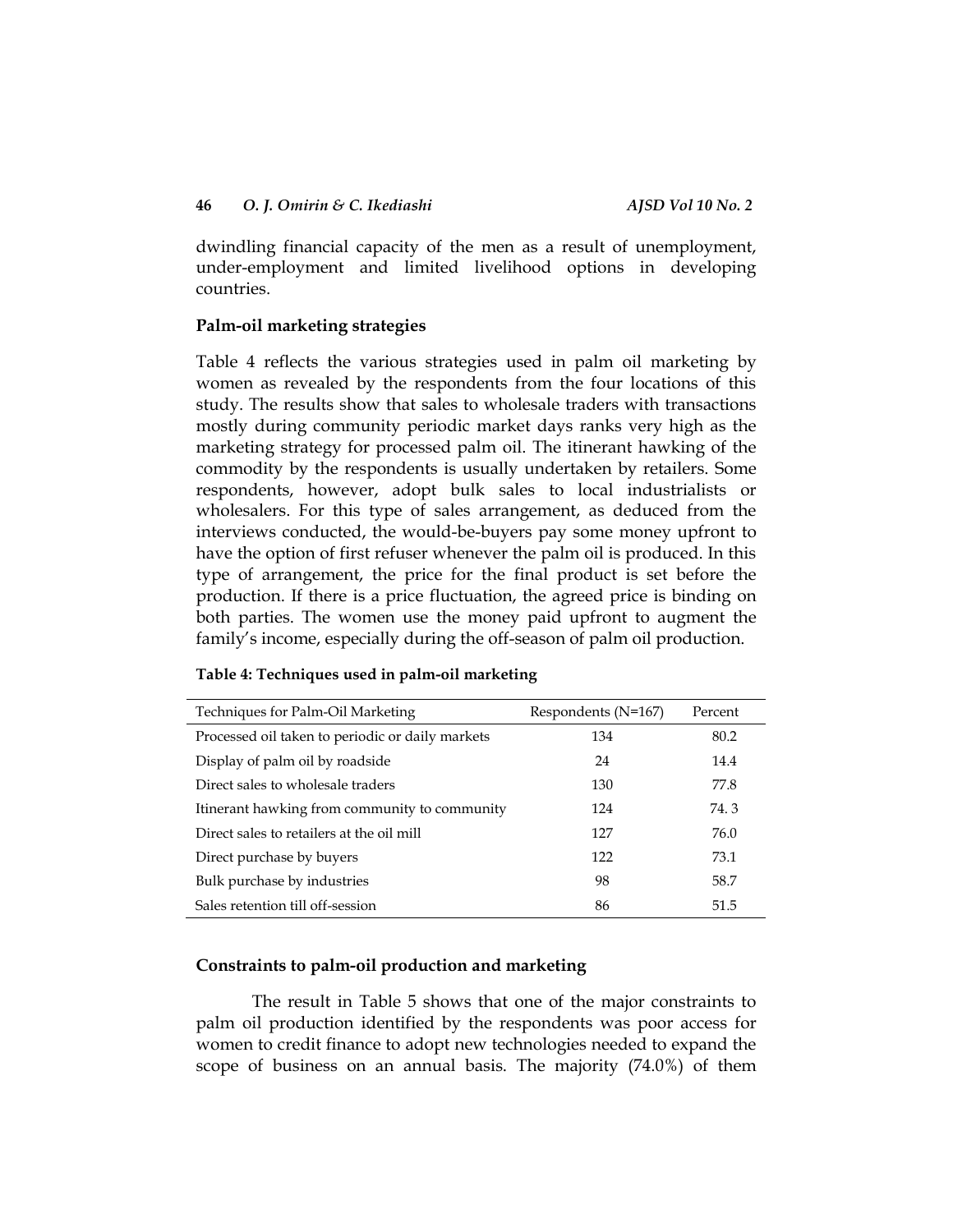lamented the reluctance of financial institutions, such as banks, to advance grant and loans to finance their projects. At the same time, the seasonal production of the commodity does not allow for continuous reliance on local cooperative and thrift associations for effective investments in the project. Another area of contention reported by 71.3% of the women was the old and tall nature of the palm trees that could delay harvesting, especially when the limited number of palm tree climbers and harvesters are not available. Any delay when the palm fruit is ripe allows rodents and birds to feed on the fruit, thereby reducing the quality and volume of yield. Also as noted by 50.9% of the respondents, the locations of the local oil mills are environmentally determined and more often than not they are far away from the oil palm plantations. This could lead to additional costs incurred transporting the fruit to the oil mill site. This situation is made more precarious owing to non-availability of modern palm oil extracting machines and presses within most of the localities where oil is produced. The location of the existing mills, according to 52% of the respondents, may not be too efficient for local production in view of the large of the rural communities with women engaged in the business.

Poor storage facility also affects the shelf life of palm oil and profitability of the producers. When there is glut in the market, especially at the peak of the production period, poor storage facility forces the producers to sell at cheaper prices. This has implications for marketing strategies and the profit realized from investing in palm oil production. For example, 75.4% of the respondents complained of the lack of storage infrastructure for processed oil. This necessitates immediate evacuation from the mill and more transportation costs. In addition, 68.7% of the respondents complained of the negative activities of the third party in the negotiation and pricing of the final product, often resulting in marginal profits for the investors. The combination of these challenges coupled with the arduous effort required in the production process may have implications for household food security and the disposable income available to the household, especially female-headed households.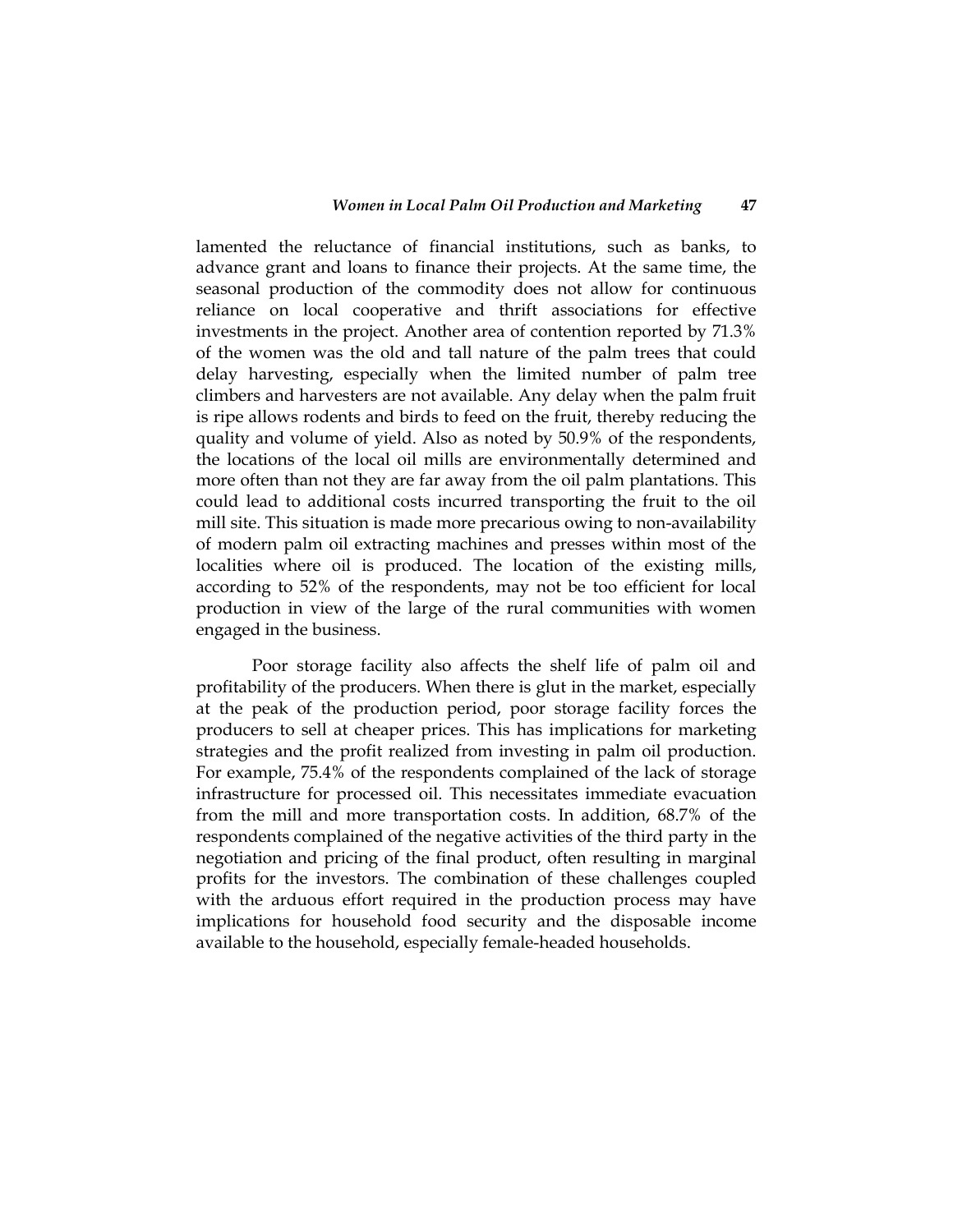#### **48** *O. J. Omirin & C. Ikediashi AJSD Vol 10 No. 2*

**Table 5: Constraints to palm-oil production and marketing**

| Constraint to Oil Palm Production                                         | Respondents | Percent |
|---------------------------------------------------------------------------|-------------|---------|
| Inaccessibility to agro-allied credit finance to operate the<br>business  | 123         | 73.7    |
| Difficult in locating climbers to harvest old and tall palm<br>trees      | 119         | 71.3    |
| Lack of modern oil mills for efficient processing and<br>production       | 85          | 50.9    |
| Lack of storage infrastructure for processed oil                          | 126         | 75.4    |
| Inefficient distributive and marketing skills for processed oil           | 128         | 76.6    |
| Marginal profit on investment due to poor pricing of the<br>final product | 115         | 68.7    |

The relationship between the local production materials, marketing and palm oil processing was analysed. As shown in Table 6, local production materials (B=  $0.021$ ; t =0.281; p < 0.05), and marketing (B =0.465;  $t = 6.235$ ;  $P < 0.05$ ) jointly and significantly have relationship with palm oil processing in the study area. Since  $R = .458^{\circ}$ , R Square = 0.209; Adjusted R Square =  $0.200$  Fo = 21.708, it could be inferred that production materials and marketing have a joint relationship with palm oil processing by 20.9%. However other variables not included in this model may have contributed to the remaining variance. It is, therefore, worthy of note that marketing had the largest contribution to the level of relationship.

|  | Table 6: Analysis of local production and marketing of palm oil |  |
|--|-----------------------------------------------------------------|--|
|  |                                                                 |  |

| Model                                                                  | Unstandardized<br>Coefficients |               | Standardized<br>Coefficients | t     | Sig.  | Collinearity<br><b>Statistics</b> |       |
|------------------------------------------------------------------------|--------------------------------|---------------|------------------------------|-------|-------|-----------------------------------|-------|
|                                                                        | B                              | Std.<br>Error | <b>Beta</b>                  |       |       | Tolerance                         | VIF   |
| (Constant)                                                             | 9.184                          | 2.140         |                              | 4.292 | 0.000 |                                   |       |
| Local<br>Production<br>Materials                                       | 0.020                          | 0.071         | 0.021                        | 0.281 | 0.009 | 0.868                             | 1.152 |
| Marketing                                                              | 0.409                          | 0.066         | 0.465                        | 6.235 | 0.000 | 0.868                             | 1.152 |
| $R = 0.458a$ ; R square = 0.209; Adjusted R Square = .200; Fo = 21.708 |                                |               |                              |       |       |                                   |       |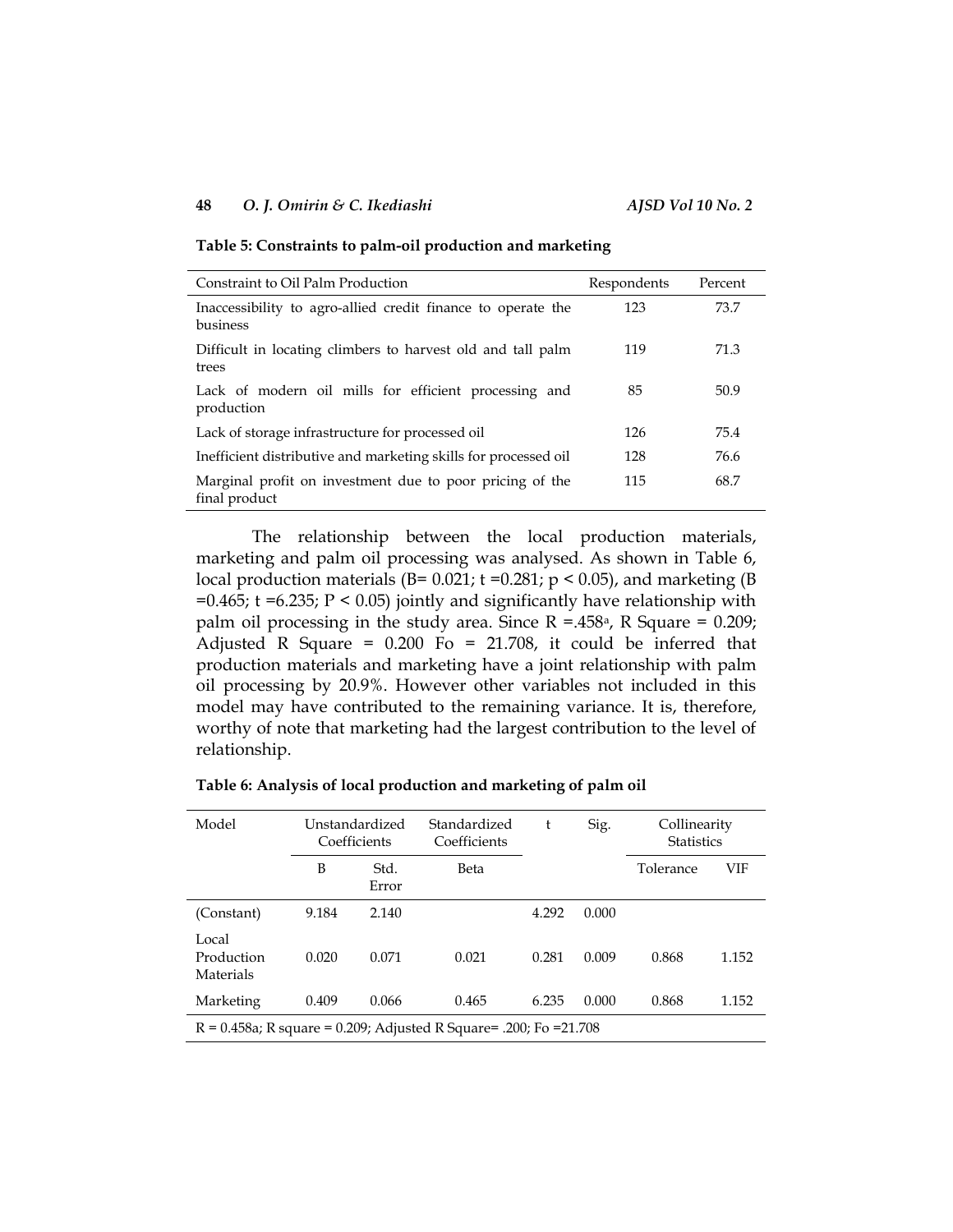#### **Conclusion and Recommendation**

Palm oil production and marketing by rural women in the study area could be seen as an off-farm income strategy that has not received the required attention in discussions about rural development and poverty alleviation. The participation of women in this trade is of great importance to rural productivity and employment opportunity, by effects boosting the household income and by inference growing the share of rural incomes. The contribution becomes significantly important for food security and farm sector competitiveness in the industrial production chain. This study further revealed the rudimentary production method, infrastructural deficiencies and institutional factors that, if addressed, can help to boost future production strategies. In view of this, rural women should be encouraged to increase their scale of production through the adoption of modern processing techniques supported by loans and grants from government and the private sector. Interventions in this area are urgently required, especially by government agencies at the rural level (local government), non-governmental organizations (NGOs) and other private institutions that can empower the women in the use of large oil mills with modern and advanced technology in which the production and processing of palm oil is automated. For example, the adoption of the hydraulic press machine reduces the intensity of labour and aggravated production losses. This should be accompanied by training on the job programmes for its effective utilization.

It is equally imperative that the old species of palm oil trees are gradually phased out in the study area through agricultural researchers' intervention for improved breeds of palm oil seedlings that would make for easier harvesting of fruits that produce more oil. This study also advocates for the intervention of financial institutions in the provision of soft credit facilities for women to assist in their investment and the ease of production of palm oil. There should also be provision of good rural roads for prompt evacuation of palm fruits to the mills and from the mills to the city markets. Finally, the marketing strategies of the commodity should also be improved upon with the intervention of the local government agricultural extension workers in the provision of storage facilities for the processed oil and the control of palm oil prices.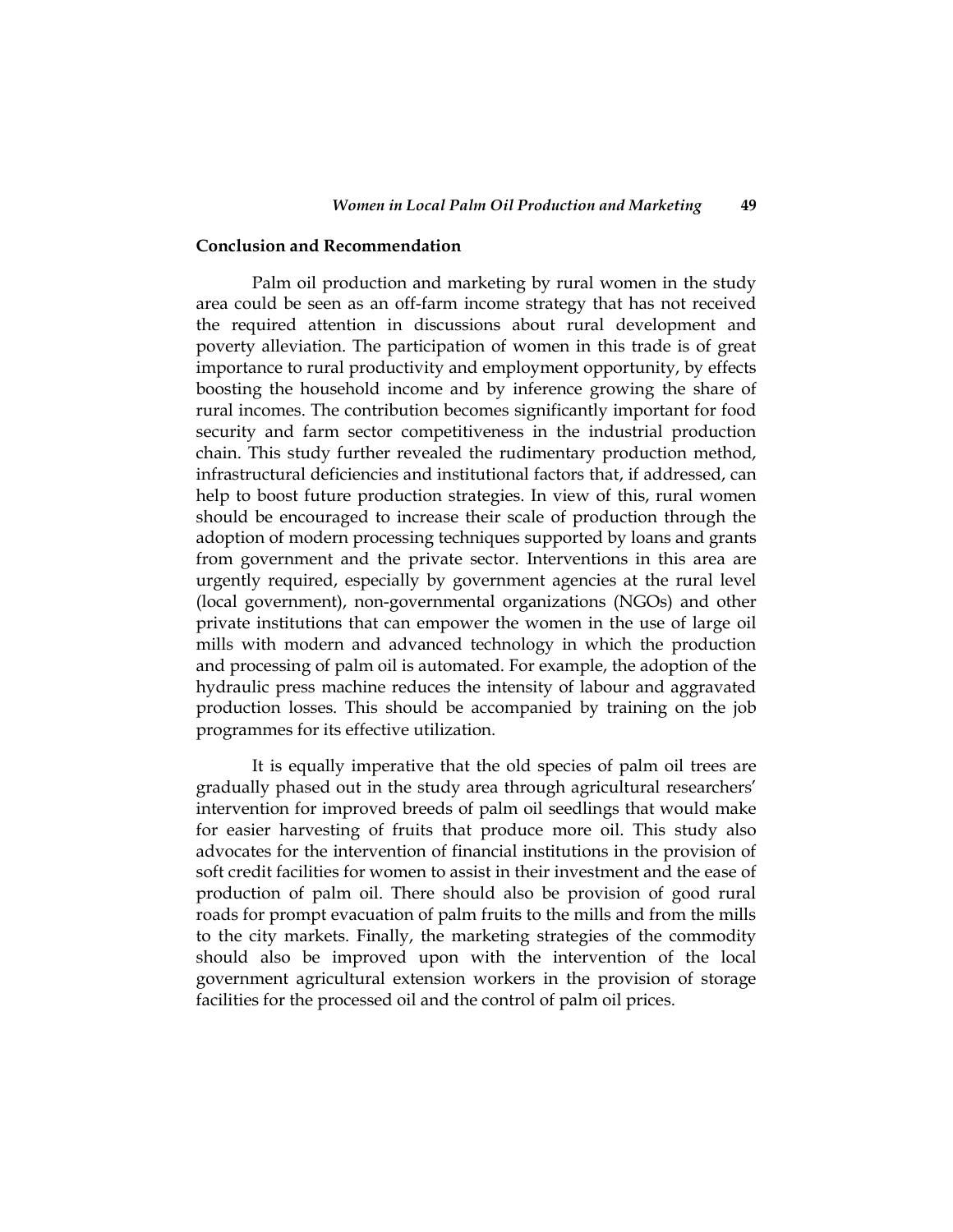### **References**

- Agbamu, J. (2016). Analysis is gender roles in palm oil production in the Northern Agricultural Zone of Delta State, Nigeria. *Asian Journal of Agricultural Extension, Economics and Sociology,* 8(4), 1-8.
- Agbo, M. (2009). Women empowerment and socio-economic development in Nigeria. *Journal of Agriculture and Social Sciences,* 9 (1&2), 11-14.
- Akangbe, J.A., Adesiji, G.B., Fakayode, S.B., and Aderibigbe, Y.O., (2011) Towards palm oil self-sufficiency in Nigeria: Constraints and training needs nexus of palm oil extractions. *Journal of Human Ecology*, 33(2), 139-145.
- Ani, O.A. (2004). *Women in Agricultural and Rural Development.* Maiduguri, Nigeria: Quilla.
- Ayodele, T. (2011). The World Bank's palm oil mistake. *The New York Times.* Archive and Retrieved December 2011.
- Brown, N.M., and Offor, A.O. (2017). Women's role in palm oil production in the pre-colonial Niger Delta, Ikwere-Etche Example. *International Journal of Business Economics and Entrepreneurship Development in Africa,* 10(4&5), 1-9.
- Carere, R. (2013). Oil palm in Africa; Past, present and future scenarios: World Rainforest Movement. WRM Series on Tree Plantation No 15, p.79.
- Ekenta, C.M., Ajala, M.K., Akinola, M.O., and Oseni, Y. (2017). Abandoned Nigeria economic resources: the case of oil palm *International Journal of Agricultural Extension and Rural Development Studies,* 4(2), 1-16.
- Ekinne, D.I., Onu, M.E., and Unaeze, H.C. (2006). Marketing of palm oil in Ikwerre and Etche Local Government Areas of Rivers State Nigeria. *Journal of Agriculture and Social Research,* 8(2), 150-158.
- Ekong, E. (2003). *An Introduction to Sociology.* Ibadan: Jumak Publications Limited.
- Falola, T.O. (2018). The Role of Nigerian Women. *Encyclopedia Britannica* Online Encyclopedia Britannica. Accessed Mar. 27, 2018.
- Ibekwe, U.C. (2008) Role of women in palm oil fruit processing and marketing in Imo State, Nigeria. *The Social Sciences*, 3(1), 61-65.